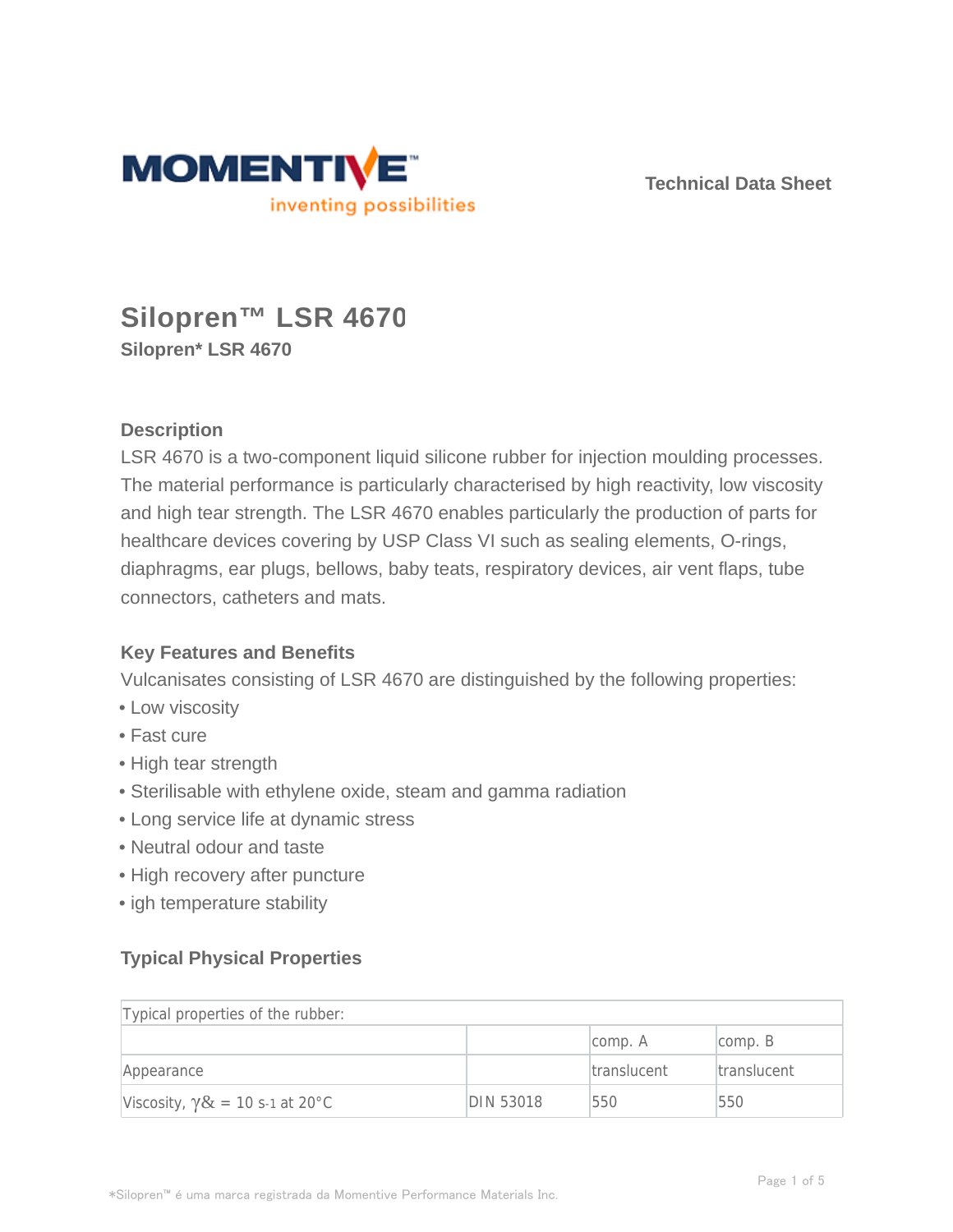The pot-life of the mixture of the two components (closed vessel) at 20°C is three days. Increased temperatures reduce the pot-life.

| Typical properties of the vulcanisate:<br>Mixing ratio of components A: $B = 1: 1$ .<br>Vulcanisation: 10 min. 175 °C + 4 hrs. 200°C post cure |                  |                   |      |  |  |  |
|------------------------------------------------------------------------------------------------------------------------------------------------|------------------|-------------------|------|--|--|--|
| Density                                                                                                                                        | DIN 53 479 A     | q/cm <sup>3</sup> | 1.13 |  |  |  |
| <b>Hardness</b>                                                                                                                                | DIN 53 505       | Shore A           | 69   |  |  |  |
| Tensile strength                                                                                                                               | DIN 53 504 S2    | N/mm <sup>2</sup> | 9.5  |  |  |  |
| Elongation at break                                                                                                                            | DIN 53 504 S2    | $\%$              | 350  |  |  |  |
| Tear strength                                                                                                                                  | ASTM D 624 die B | N/mm              | 30   |  |  |  |
| Comp. Set 22h at 175°C                                                                                                                         | <b>ISO 815</b>   | $\%$              | 20   |  |  |  |

# **Regulatory Compilance**

A representative sample of an analogous product to Silopren LSR 4670 met the requirements of USP Class VI (maximum contact time with human tissue 28 days) and ISO 10993 under Good Laboratory Practices (GLP).

 $\bullet$  The ingredients are listed in the BfR recommendation XV "Silicones"  $(1)$ 

Compositionally compliant with 21 CFR 177.2600 – Rubber articles intended for repeated use $(2)$ 

Tested according Eur. Pharmacopia VI 3.1.9

(1) Producer of the final article needs to test and confirm that the final product meets the extraction limits of BfR XV or corresponding EU legislation.

(2) It is the responsibility of the user to determine that the final product complies with the extractive limitations and other requirements of 21 CFR 177.2600, under their specific manufacturing procedures.

### **Patent Status**

Nothing contained herein shall be construed to imply the nonexistence of any relevant patents or to constitute the permission, inducement or recommendation to practice any invention covered by any patent, without authority from the owner of the patent.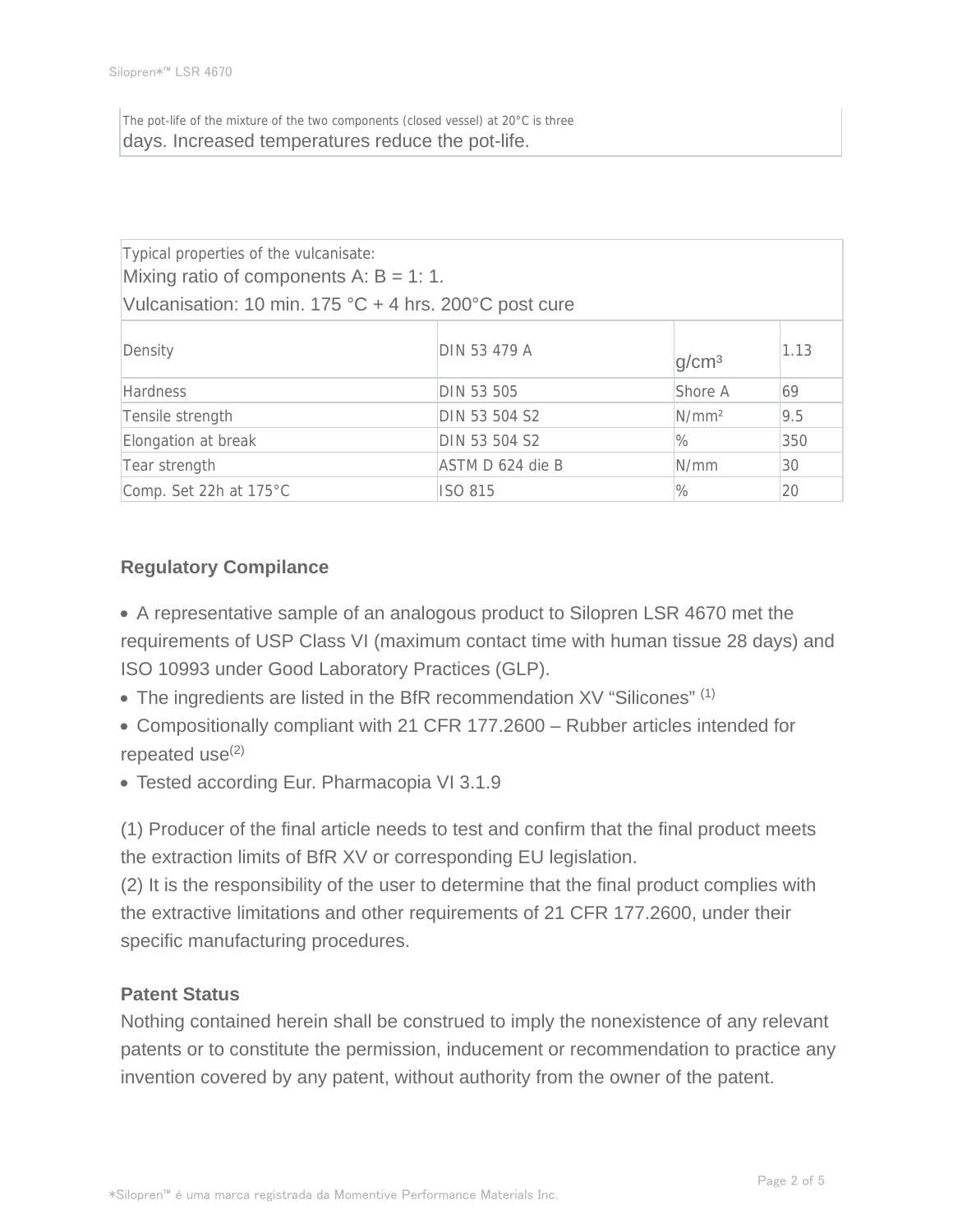### **Product Safety, Handling and Storage**

Customers should review the latest Safety Data Sheet (SDS) and label for product safety information, safe handling instructions, personal protective equipment if necessary, emergency service contact information, and any special storage conditions required for safety. Momentive Performance Materials (MPM) maintains an aroundthe-clock emergency service for its products. SDS are available at www.momentive.com or, upon request, from any MPM representative. For product storage and handling procedures to maintain the product quality within our stated specifications, please review Certificates of Analysis, which are available in the Order Center. Use of other materials in conjunction with MPM products (for example, primers) may require additional precautions. Please review and follow the safety information provided by the manufacturer of such other materials.

#### **Limitations**

Customers must evaluate Momentive Performance Materials products and make their own determination as to fitness of use in their particular applications.

#### **Contact Information**

Email commercial.services@momentive.com

### **Telephone**

| <b>Americas</b>      | <b>Latin America</b> | <b>EMEAI- Europe, Middle</b><br>East, Africa & India | <b>ASIA PACIFIC</b> |
|----------------------|----------------------|------------------------------------------------------|---------------------|
| +1 800 295 2392      | <b>Brazil</b>        | <b>Europe</b>                                        | <b>China</b>        |
| Toll free*           | +55 11 4534 9650     | +390510924300                                        | 800 820 0202        |
| +704 805 6946        | <b>Direct Number</b> | Direct number                                        | Toll free           |
| <b>Direct Number</b> |                      |                                                      | +86 21 3860 4892    |
|                      |                      |                                                      | Direct number       |
| *All American        | <b>Mexico</b>        | India, Middle East &                                 | Japan               |
| countries            | +52 55 2169 7670     | <b>Africa</b>                                        | +81 3 5544 3111     |
|                      | <b>Direct Number</b> | + 91 44 71212207                                     | Direct number       |
|                      |                      | Direct number*                                       |                     |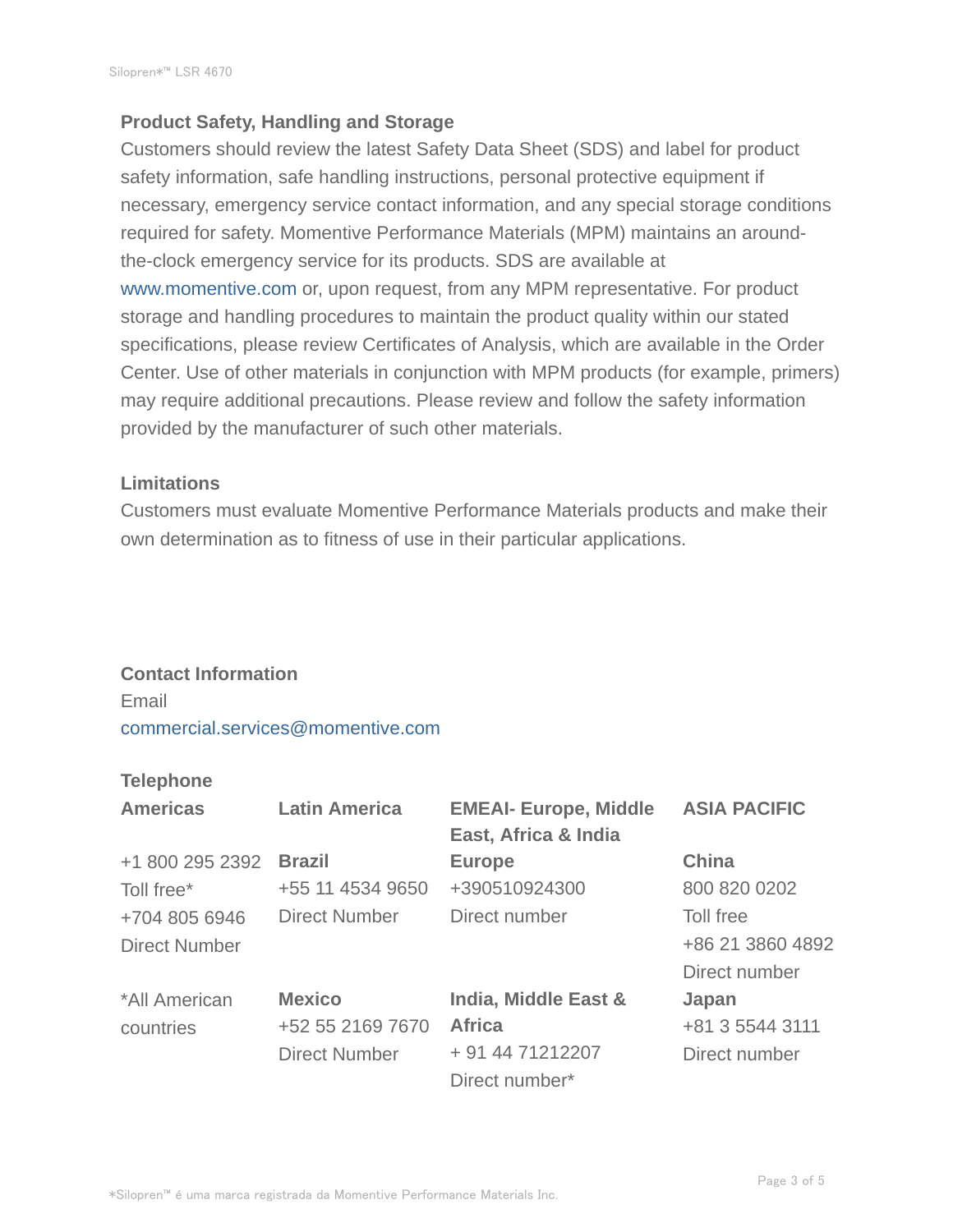**\*All Middle Eastern countries, Africa, India, Korea** +82 2 6201 4600

For literature and technical assistance, visit our website at: www.momentive.com

#### **DISCLAIMER:**

**THE MATERIALS, PRODUCTS AND SERVICES OF MOMENTIVE PERFORMANCE MATERIALS INC. AND ITS SUBSIDIARIES AND AFFILIATES (COLLECTIVELY "SUPPLIER"), ARE SOLD SUBJECT TO SUPPLIER'S STANDARD CONDITIONS OF SALE, WHICH ARE INCLUDED IN THE APPLICABLE DISTRIBUTOR OR OTHER SALES AGREEMENT, PRINTED ON THE BACK OF ORDER ACKNOWLEDGMENTS AND INVOICES, AND AVAILABLE UPON REQUEST. ALTHOUGH ANY INFORMATION, RECOMMENDATIONS, OR ADVICE CONTAINED HEREIN IS GIVEN IN GOOD FAITH, SUPPLIER MAKES NO WARRANTY OR GUARANTEE, EXPRESS OR IMPLIED, (i) THAT THE RESULTS DESCRIBED HEREIN WILL BE OBTAINED UNDER END-USE CONDITIONS, OR (ii) AS TO THE EFFECTIVENESS OR SAFETY OF ANY DESIGN INCORPORATING ITS PRODUCTS, MATERIALS, SERVICES, RECOMMENDATIONS OR ADVICE. EXCEPT AS PROVIDED IN SUPPLIER'S STANDARD CONDITIONS OF SALE, SUPPLIER AND ITS REPRESENTATIVES SHALL IN NO EVENT BE RESPONSIBLE FOR ANY LOSS RESULTING FROM ANY USE OF ITS MATERIALS, PRODUCTS OR SERVICES DESCRIBED HEREIN.** Each user bears full responsibility for making its own determination as to the suitability of Supplier's materials, services, recommendations, or advice for its own particular use. Each user must identify and perform all tests and analyses necessary to assure that its finished parts incorporating Supplier's products, materials, or services will be safe and suitable for use under end-use conditions. Nothing in this or any other document, nor any oral recommendation or advice, shall be deemed to alter, vary, supersede, or waive any provision of Supplier's standard Conditions of Sale or this Disclaimer, unless any such modification is specifically agreed to in a writing signed by Supplier. No statement contained herein concerning a possible or suggested use of any material, product, service or design is intended, or should be construed, to grant any license under any patent or other intellectual property right of Supplier covering such use or design, or as a recommendation for the use of such material, product, service or design in the infringement of any patent or other intellectual property right.